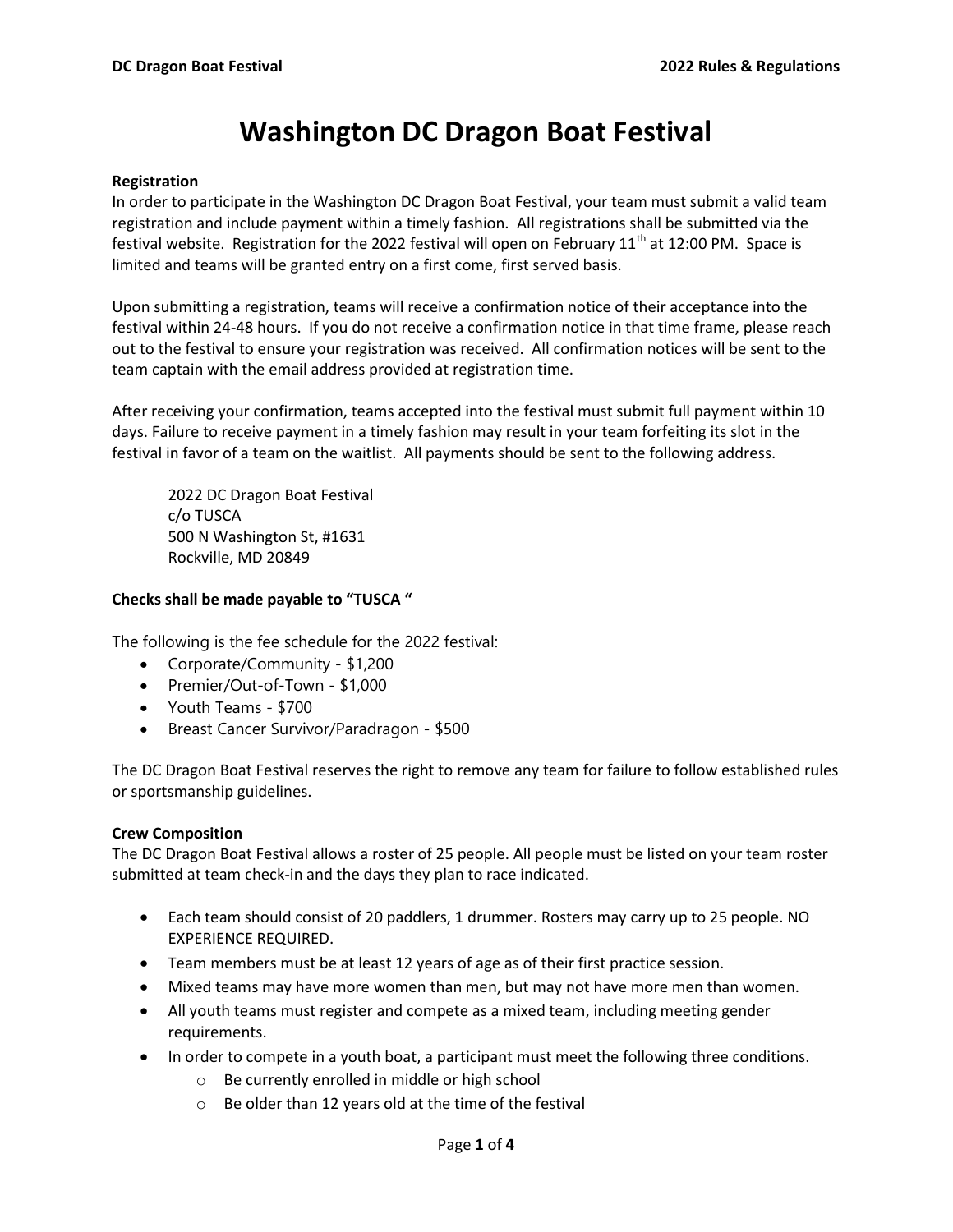- o Be less than 18 years old as of Sept 1 of the current year
- For an all women's team, the drummer must be a female, but the steerer may be either gender.
- A steersperson will be provided to teams who need one, but the festival must be notified in advance of the race of this situation.
- Teams must race with a minimum of 16 paddlers in the boat.
- For each person a mixed team is short for the gender requirement a person of the other gender must sit as well (e.g., a mixed team with only 9 women may only race 9 men, even if a  $10^{th}$  man is available).
- If a team does not have the required 20 paddlers, a drummer may be borrowed from another team. If the team has more than 20 paddlers, they must supply their own drummer (regardless of size/weight).

## Safety

- PFDs (Personal Flotation Device) will be provided and must be worn in practices and races. Premier teams may use inflatable devices at this festival. A paddler with their own PFD may use it, so long as it meets the requirements laid out in this document. The marshalling official may reject any personal PFD if these requirements are not met. In this case, the paddler will need to use a regatta PFD.
- Shoes must be worn at all times by all paddlers, drummers and steerspersons.
- Each crew member is solely responsible for his or her own safety during practice sessions and the race itself.
- Any standing in the boat prior, during, or after each race (other than for either loading or unloading) is subject to team disqualification at the race director's discretion.
- Team Captains are required to participate in the Captain's Meeting and safety briefing prior to the race commencement.
- In case of emergency medical staff will be on site on the festival grounds. Should a major emergency occur, please call 9-1-1 prior to seeking out the on-site doctor.
- No consumption of alcohol is allowed during racing. Should any team member attempt to get in a boat after consuming alcohol, that paddler will be immediately disqualified and the team will face removal from the festival.

## Athlete's Village

- All teams may erect a single 10'x10' tent in the athlete's village area just south of the boathouse.
- All tents must be put up in designated areas and not interfere with the central open space that will be stacked out.
- The property is managed by the National Park Service so no stakes may be used to tie down tents. Water jugs or blocks are encouraged should windy conditions be forecast.
- No grills, radios, or alcohol are allowed on site.
- The parking lot at Thompson's Boat Center will be closed to paddlers, however teams may pull in and drop off supplies prior to parking off-site.

## Waivers and Identification

- All crew members must sign a waiver stating they have read and understand the risks of injury associated with Dragon Boat racing and knowingly and freely assume all such risks.
- Waivers must be signed by all participants prior to practice sessions and race activities.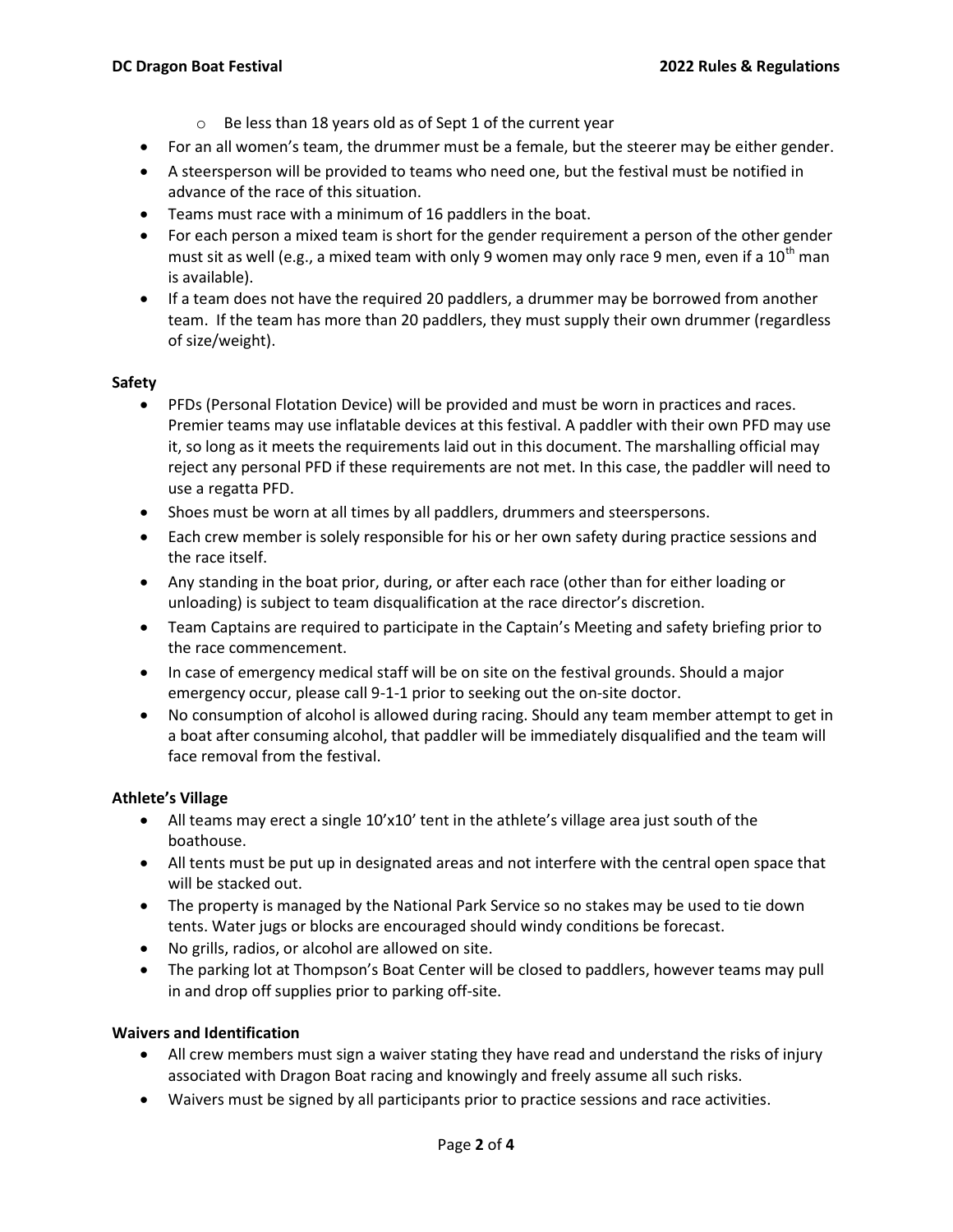Copies of photo identification must be available on race day but are not required to be submitted with waivers.

## Check-in

- Team Captains must check-in the day of the race to provide final team rosters and waivers.
- Team Captains will receive a full set of wristbands based on the number of crew listed on the roster for each day. Captains will be notified which color wristbands should be worn on which day.
- Only individuals with wristbands are allowed to walk to the boat loading/unloading area and get on a dragon boat.
- No replacement wristbands will be provided to paddlers who take off their wristband.

## Cross-Rostering

- Paddlers may race on one and only one mixed team through the day.
- Paddlers on a mixed team may also participate on one additional open or women's crew.
- Paddlers participating on two different gender boats must sign each individual team's waiver.
- Paddlers participating on two different gender boats will be issued two different wristbands (one for each team) and both must be worn at all times.
- No boat will be held at the dock to wait for a paddler already on the water with a second team, nor will race schedules be adjusted to accommodate teams racing people on multiple boats. This rule will be strictly enforced so please consider this fact when deciding on multiple team participation.
- Any paddler caught racing for a team in violation of the above will be disqualified from further participation in the event and the violating team will be subject to possible disqualification based on when the issue is identified and at the race directors discretion.

## Race Plan

- Check-in, Captain's Meeting, Marshalling and Round 1 Heat start times will be sent to team captains and posted on the website the week prior to race day.
- Race organizers will direct teams on procedures for marshalling, loading, starting procedures during team practices and Captain's meeting.
- Each team will race at least four times on Saturday.
- The pace of the race can be accelerated or delayed based on many external factors. Approximate Marshalling times for Semi-final and Final Rounds will be posted after completion of prior Round but Team Captains should listen for Heat announcements for confirmation.
- Time trials will be run for both the 250m and 500m. So, teams qualifying in the A division in the 250m may not qualify for the A division in the 500m. Finals for each distance will be seeded independently.
- All matters not specifically addressed in the "Rules and Regulations" will be determined by the Event Organizer

## Inclement Weather & Cancelation

- The race will proceed rain or shine.
- In the event of lightning in the area, racers will be pulled off the water until it is determined that it is safe to proceed.